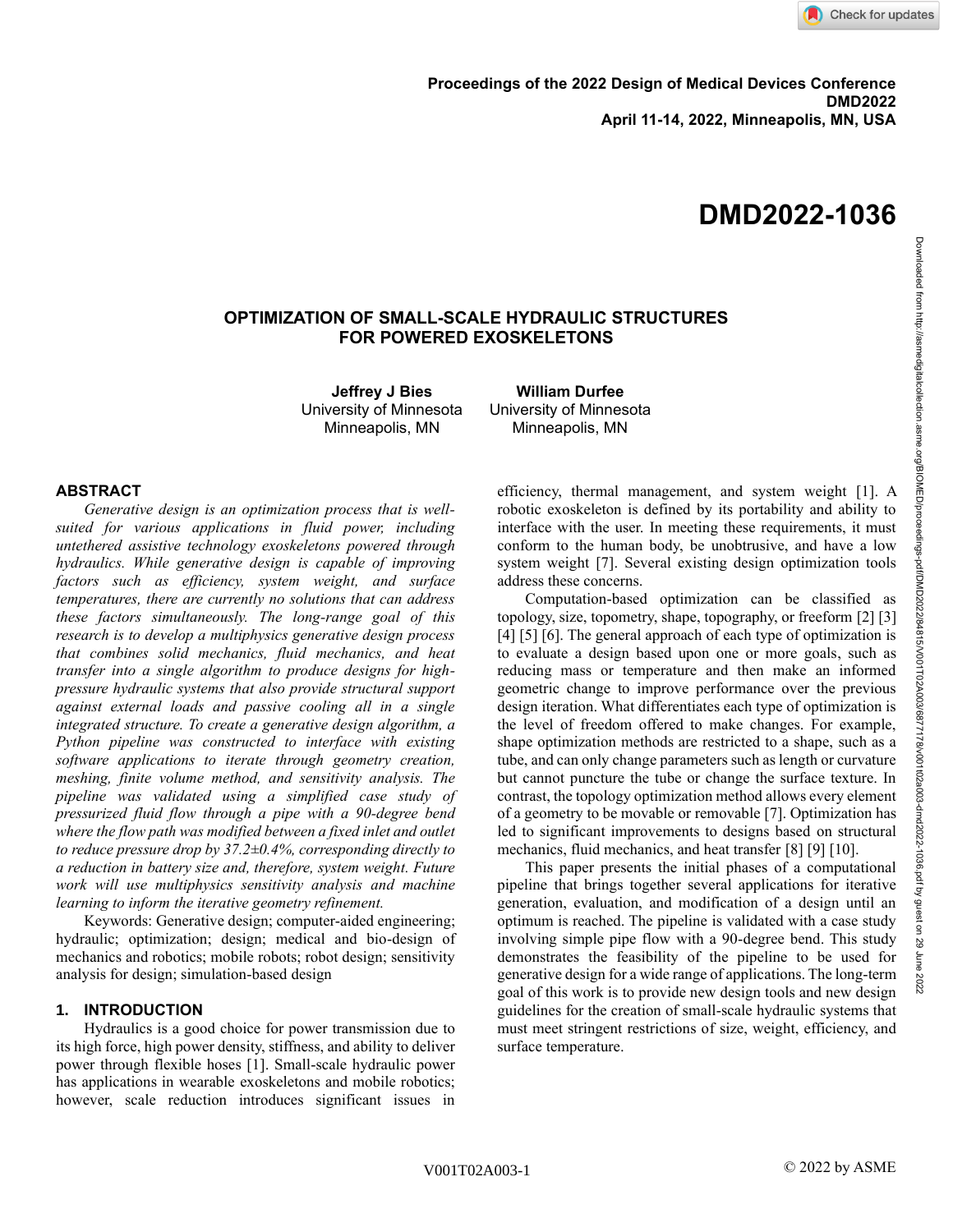#### **2. MATERIALS AND METHODS**

#### **2.1 Establishing an automated pipeline for optimization**

A pipeline was created that connects existing software applications to automate the optimization process (Figure 1.) This pipeline is connected using Python as an executive program that implements the transfer and modification of information from one application to the next. Each open-source application was chosen for its scriptability and cross-compatibility with one another and its ability to handle the necessary tasks: geometry creation, mesh generation, finite volume method (FVM), and post-processing results. The post-processed results then undergo sensitivity analysis to determine what modifications to the geometry are necessary to optimize the design further.





#### **2.2 Pipeline validation**

A simplified case study was examined to validate the design pipeline: hydraulic pipe flow of ISO Grade Mineral Oil with a kinematic viscosity of 70 cSt through a pipe with a 90-degree bend. The optimization goal was to modify the flow path to reduce the pressure drop between the inlet and outlet of the pipe. The flow rate of the mineral oil was driven by a 15-mm diameter piston moving at 2 cm  $s^{-1}$  resulting in a flow rate of 3.5 cm<sup>3</sup>  $s^{-1}$ with an operating pressure of 1000 psi. The pipe had an inner diameter D of 5 mm and extended 20 D on both sides of a shortradius elbow with a radius of 0.5 D on the inside and 1.5 D on the outside (Figure 2).



**FIGURE 2:** CONTROL CASE GEOMETRY – 90° PIPE BEND

The entrance length  $l_e$  used was above the minimum threshold for full-developed flow at 0.77 D (Equation 1) for laminar flow using a Reynolds number Re based on the fluid properties and flow conditions [11].

$$
\frac{l_e}{D} = 0.06Re\tag{1}
$$

The geometry was modeled in two dimensions with a maximum surface mesh size of 0.08 mm with a geometric sizereduction towards the walls down to 0.008 mm to ensure convergence with a minimized computational time. The surfaces of the geometry were designated by three categories: pipe wall, inlet, and outlet.

The solver chosen for the finite volume method was SimpleFoam because it solves steady-state, incompressible flow problems using the equations for continuity and momentum given by

$$
\vec{\nabla} \cdot \vec{u} = 0 \tag{2}
$$

$$
\vec{\nabla} \cdot (\vec{u} \times \vec{u}) - \vec{\nabla} \cdot \vec{R} = -\vec{\nabla} p + \vec{S}_u \tag{3}
$$

where  $\vec{u}$  is the velocity [m s<sup>-1</sup>], p is the kinematic pressure [m<sup>2</sup> s<sup>-2</sup>],  $\vec{R}$  is the stress tensor [m<sup>2</sup> s<sup>-2</sup>], and  $\vec{S}_u$  is the momentum source  $[m s<sup>-2</sup>]$ .

As a result of using this solver, the required initialization parameters included setting the gauge kinematic pressure of the outlet to 0, the inlet velocity to  $0.127 \text{ m s}^{-1}$  (based upon the flow rate and cross-sectional area), and the pipe wall to a no-slip condition. The kinematic viscosity was set to 70 cSt, and all previously undefined boundaries were assigned to a zero gradient for kinematic pressure and velocity. In order to run a 2- D model, a single layer was extruded in the z-direction with the top and bottom of that layer set as an empty boundary so that OpenFOAM ignores propagation in this direction.

For solver control, OpenFOAM was set to a 20000-iteration cap with solutions written every 1000 intervals. The root-meansquare (RMS) residual targets for pressure and velocity were set to 10-8 with the solution scheme set to steady-state and laminar.

In ParaView, a plot line was generated down the axis, and the pressure and streamline velocity were exported as a function of path distance along the center of the pipe from the inlet. From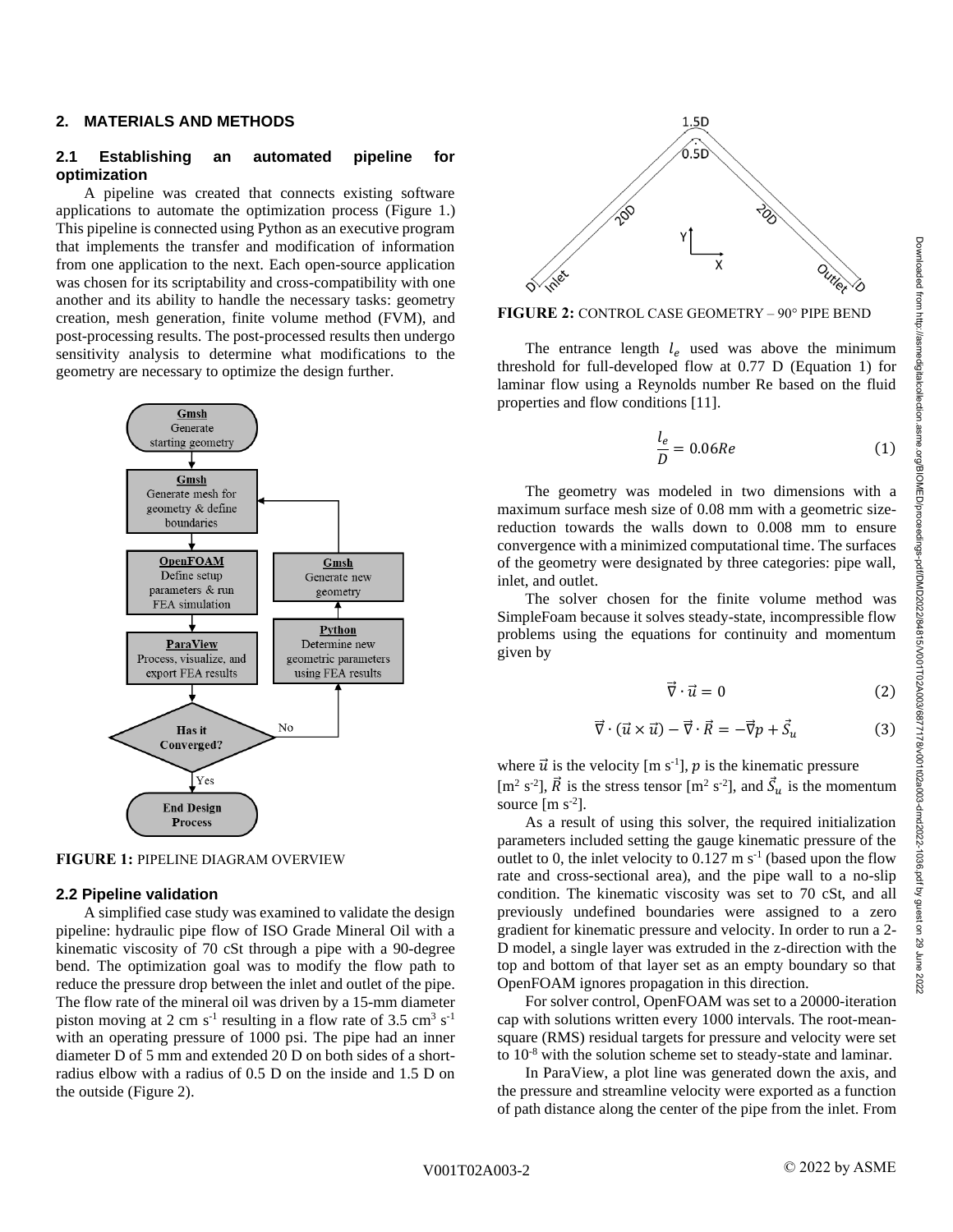here, Python was used to determine the kinematic pressure drop across the pipe as a benchmark for convergence.

To reduce computational resources, the geometry used for optimizing the 90-degree pipe bend had a flow path described by a 7th order polynomial with the two ends matching the slope and position of the original inlet and outlet, providing four of the constraints on the polynomial function. The remaining polynomial constraints of the flow path were given by iterating through the x and y position of the bending point of the pipe (where the slope is 0), as shown in Figure 3. The pressure and velocity profile skews were used to determine the perturbation direction for the bend location along the flow path of the next geometry iteration. The perturbation amount was determined by assuming a unimodal variation along the x and y coordinates and implementing a golden ratio search.



**FIGURE 3:** OPTIMIZATION GEOMETRY – ADJUSTABLE BEND LOCATION AND FIXED INLET AND OUTLET

# **3. RESULTS AND DISCUSSION**

The control case resulted in a kinematic pressure drop of 1.3  $m<sup>2</sup>$  s<sup>-2</sup>, which can be attributed to the 90-degree bend in the pipe which deviated significantly from the desired flow path. The optimization process resulted in the pipe bend shifting downward by 74.3% of the original height of the control case and shifting right of center by 20.8% of the distance between the fixed inlet and outlet (Figure 4.) The optimized geometry is consistent with basic principles as more significant bends are considered non-ideal for flow, and this emphasized with higher velocities, which would result in a preference for the more substantial bend to be later in the flow path rather than earlier.



**FIGURE 4:** OPTIMIZED GEOMETRY

After optimizing the location of the bend in the y-direction, the kinematic pressure drop was reduced by 36.6±0.7% and reduced by an additional  $1.9\pm0.4\%$  upon adjusting the xdirection for seven iterations each (Figure 4). This reduction in pressure drop is correlated to the losses in efficiency. This loss in efficiency is vital for small-scale systems because it corresponds to a required increase in battery size to compensate for the energy lost.



**FIGURE 4:** ITERATIVE REDUCTION IN PRESSURE DROP

The pressure drop is a linear function of flow path position, as shown in Figure 5, where the top line corresponds to the control case with a shallower slope with each iteration.



**FIGURE 5:** OPTIMIZING STREAMLINE PRESSURE DROP

Another property of this pipeline is computation time. Since the intention of this pipeline is to be iterative, it is essential that the iterations are not computationally expensive and, therefore, offer reasonable timelines for achieving an optimized design. The time expenditure can be broken into two categories: the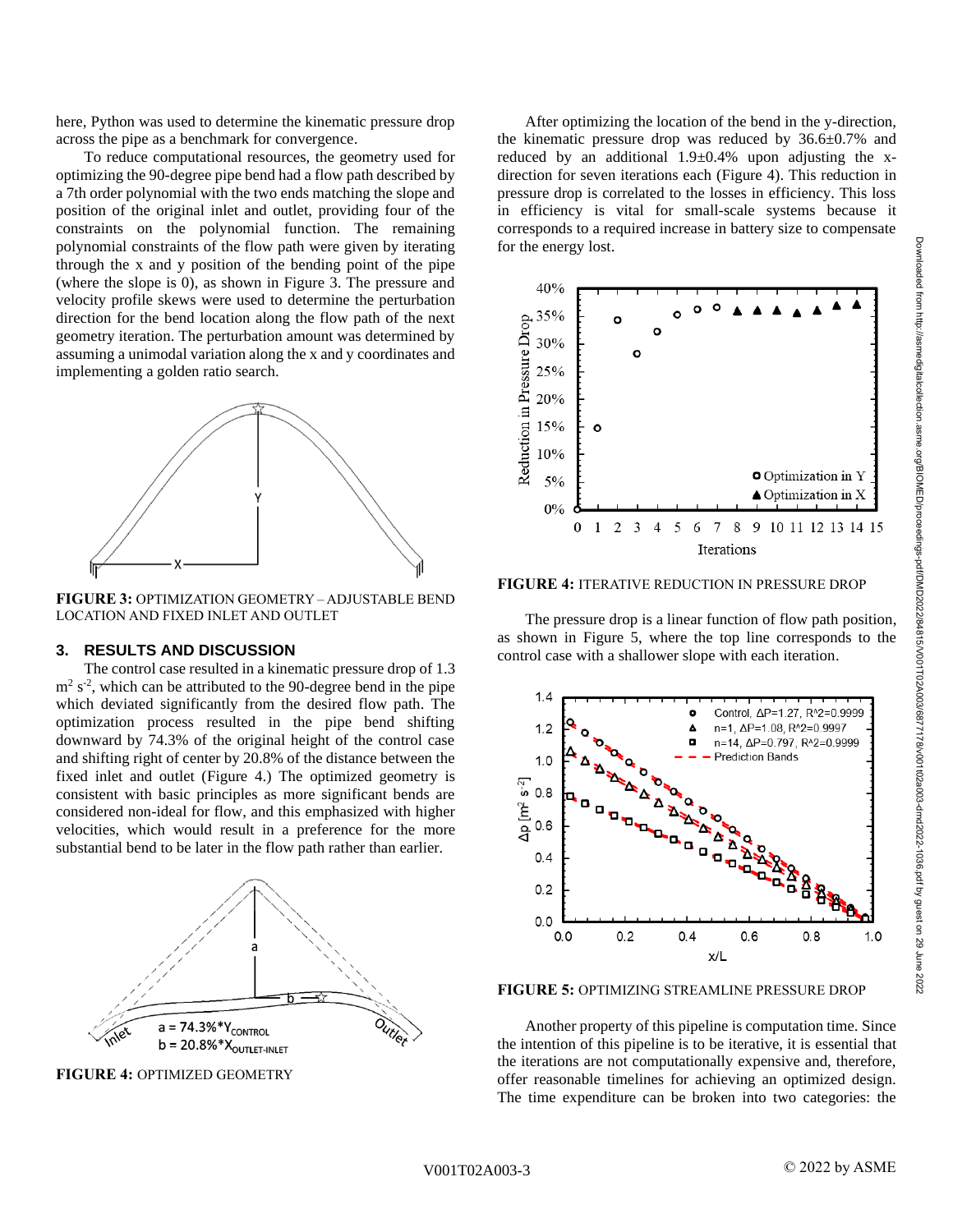solver time and the rest of the operations. The time for the nonsolver operations was negligible compared to the solver time ranging between 10 and 12 seconds. On the other hand, the solver time was significant and took 30.9±1.1 minutes per iteration when run on a single processor. Increased processing capability, as would be the case when using a supercomputer, would reduce this time. The compilation time and the solver time can be reduced by reducing the number of elements found within the mesh; however, this can come at the cost of accuracy and may prevent convergence. Relaxation factors can also play a significant role in convergence time through automation by using smaller values (corresponding to smaller step changes through solution iterations) during the initial and less stable trials and increasing these values as the residuals reduce in order to speed up the convergence with less concern of divergence.

While 2D models can significantly save computational time, they can come at the cost of accuracy and even the overall validity if the correct conditions are not met. For example, turbulent flow causes mixing in all three dimensions, which cannot be captured through 2D modeling. The geometry is another concern when the aspect ratio of the cross-sectional flow in the third direction is not significantly large because it allows the cross-sectional shape to impact the flow characteristics. In the case of this experiment, the flow conditions resulted in a fully laminar flow, which removes the issue of turbulence. However, the circular cross-section of a pipe would not provide the high aspect ratio required to ignore the third dimension. Therefore, the optimization results can only be used as a reference. The initial and final flow path was modeled in 3D, resulting in a pressure drop reduction of 24.6%. While this reduction in pressure drop is not as significant as what was predicted in 2D, the results indicate that optimization was successful. The pressure drop discrepancy can be attributed to the curvature of the pipe that is not captured in the 2D model, as opposed to the algorithm itself.

## **4. CONCLUSION**

This study introduced a pipeline composed of open-source software applications whose operations and communications are facilitated by a Python script. When applied to a 90-degree pipe bend, the pipeline was shown to reduce the pressure drop by  $37.2\pm0.4\%$ , corresponding to an equivalent percentage in weight reduction from needing a larger battery due to the need to compensate for inefficiencies. While computational time remains a concern, the pipeline is viable for use in a multiphysics generative design algorithm. Future work will address computational time and incorporate custom solvers that combine structural mechanics, fluid mechanics, and heat transfer into a single solver that can optimize multiple parameters simultaneously.

### **REFERENCES**

- [1] W. Durfee, J. Xia and E. Hsiao-Wecksler, "Tiny hydraulics" for powered orthotics," *2011 IEEE International Conference on Rehabilitation Robotics,* pp. 1-6, 2011.
- [2] J. P. Leiva, B. C. Wattson and I. Kosaka, "Modern structural optimization concepts applied to topology optimization," in *40th Structures, Structural Dynamics, and Materials Conference and Exhibit*, St. Louis, Missouri, United States of America, 1999.
- [3] J. P. Leiva, "Topometry Optimization: A New Capability to Perform Element by Element Sizing Optimization of Structures," in *10th AIAA/ISSMO Symposium on Multidisciplinary Analysis and Optimization*, Albany, New York, United States of America, 2004.
- [4] J. P. Leiva and B. C. Watson, "Shape Optimization in the Genesis Program," in *Optimization in Industry II*, Banff, Canada, 1999.
- [5] J. P. Leiva, "Methods for Generation Perturbation Vectors for Topography Optimization of Structures," in *5th World Congress of Structural and Multidisciplinary Analysis and Optimization*, Lido di Jesolo, Italy, 2003.
- [6] J. P. Leiva, "Freeform Optimization: A New Capability to Perform Grid by Grid Shape Optimization of Structures," in *6th China-Japan-Korea Joint Symposium on Optimization of Structural and Mechanical Systems*, Kyoto, Japan, 2010.
- [7] G. Rozvany, "Aims, Scope, Methods, History and Unified Terminology of Computer-Aided Topology Optimization in Structural Mechanics," *Structural and Multidisciplinary Optimization,* vol. 21, no. 2, pp. 90-108, 2001.
- [8] Y. J. Lee, P. S. Lee and S. K. Chou, "Enhanced thermal transport in microchannel using oblique fins," *Journal of Heat Transfer,* vol. 134, no. 10, pp. 1-10, 2012.
- [9] Y. Sui, C. J. Teo, P. S. Lee, Y. T. Chew and C. Shu, "Fluid flow and heat transfer in wavy microchannels," *International Journal of Heat and Mass Transfer,* vol. 53, no. 1, pp. 2760-2772, 2010.
- [10] Z. Lin, P. Seng, P. Kumar and N. Mou, "Investigation of fluid flow and heat transfer in wavy micro-channels with alternating secondary branches," *International Journal of Heat and Mass Transfer,* vol. 101, no. 1, pp. 1316-1330, 2016.
- [11] B. Munson, T. Okiishi, W. Huebsch and A. Rothmayer, Fundamentals of Fluid Mechanics, 7th edition, Hoboken, NJ, United States of America: John Wiley & Sons, Inc., 2013.
- [12] J. Watton, Fundamentals of Fluid Power Control, Cambridge, United Kingdom: Cambridge University Press, 2009.